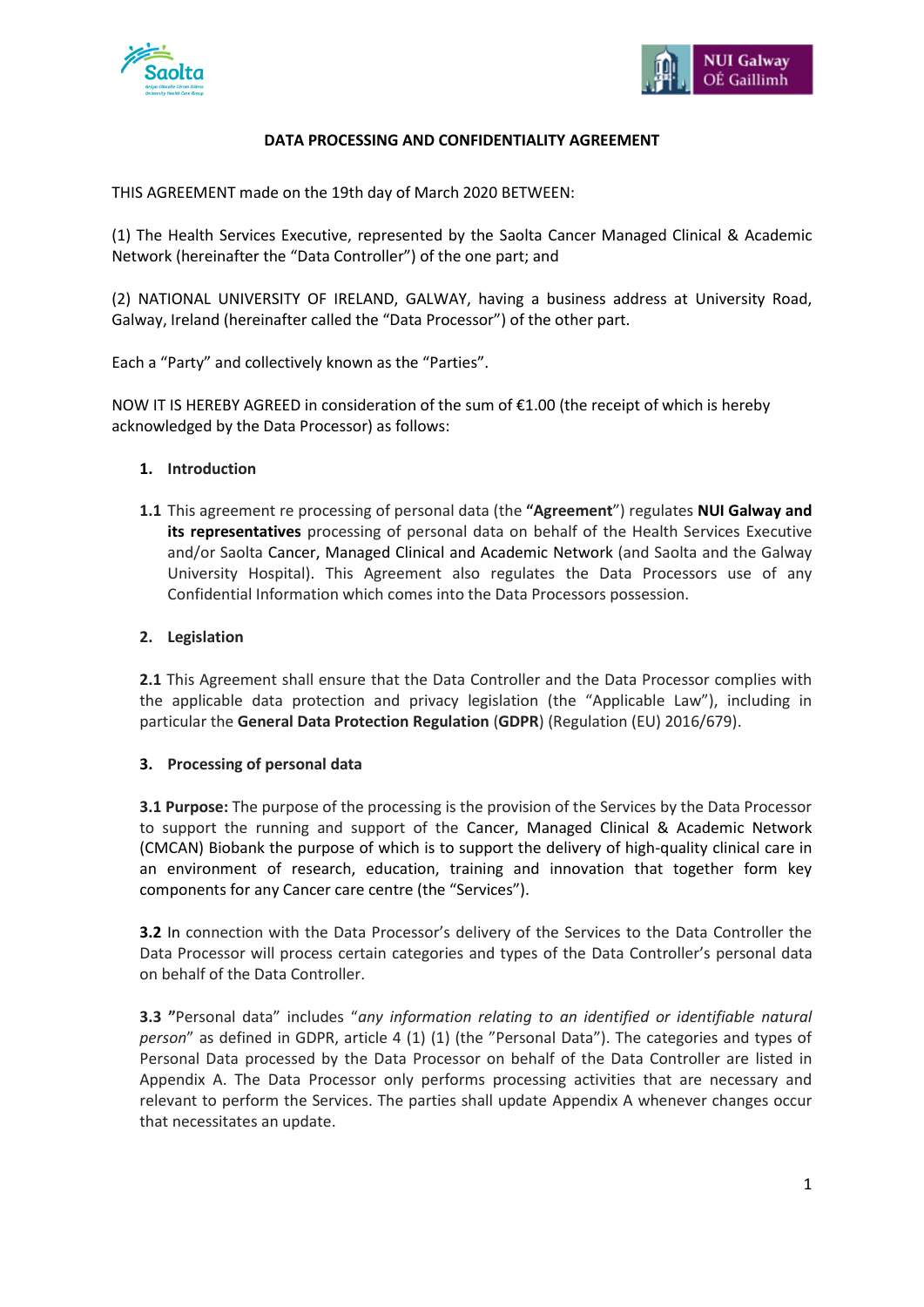



**3.4** The Data Processor shall have and maintain a register of processing activities in accordance with GDPR, article 32 (2).

### **4. Instruction**

**4.1** The Data Processor may only act and process the Personal Data in accordance with the documented instruction from the Data Controller (the "Instruction"), unless required by law to act without such instruction. The Instruction at the time of entering into this Agreement is that the Data Processor may only process the Personal Data with the purpose of delivering the Services. Subject to the terms of this DPA and with mutual agreement of the parties, the Data Controller may issue additional written instructions consistent with the terms of this Agreement. The Data Controller is responsible for ensuring that all individuals who provide written instructions are authorised to do so.

**4.2** The Data Controller guarantees to process Personal Data in accordance with the requirements of applicable Data Protection Laws and Regulations. The Data Controller's instructions for the processing of Personal Data shall comply with applicable Irish and European law. The Data Controller will have sole responsibility for the accuracy, quality, and legality of Personal Data and the means by which it was obtained.

**4.3** The Data Processor will inform the Data Controller of any instruction that it deems to be in violation of applicable law and will not execute the instructions until they have been confirmed or modified.

### **5. Confidentiality**

### **5.1 Confidentiality**

**5.1.1** The parties agree that "**Confidential Information**" means (a) all patient Personal Data exchanged between the parties as part of the carrying out the Services; and shall mean (b) any other data or information designated in writing by one Party to the other Party to be confidential or relating to Services or any survey, activities or business of the other Party.

**5.1.2** In consideration of a disclosing Party making Confidential Information available to a recipient Party, the recipient Party agrees that it will:

- (a) take all actions necessary to keep confidential the Confidential Information;
- (b) not disclose the Confidential Information supplied to any third party, corporation or other person whatsoever without the written consent of the disclosing Party;
- (c) not copy, disseminate or use such Confidential Information except as expressly authorised in writing by the disclosing Party.

**5.1.3** The Parties agree that the obligations of confidentiality shall not apply to that part of the Confidential Information which:

- at the time of disclosure is information already generally available to the public;
- is independently received from a third party having a *bona fide* right to use or disclose it;
- the recipient Party can demonstrate by written record was developed by the recipient Party independently of the disclosure of Confidential Information by the disclosing Party.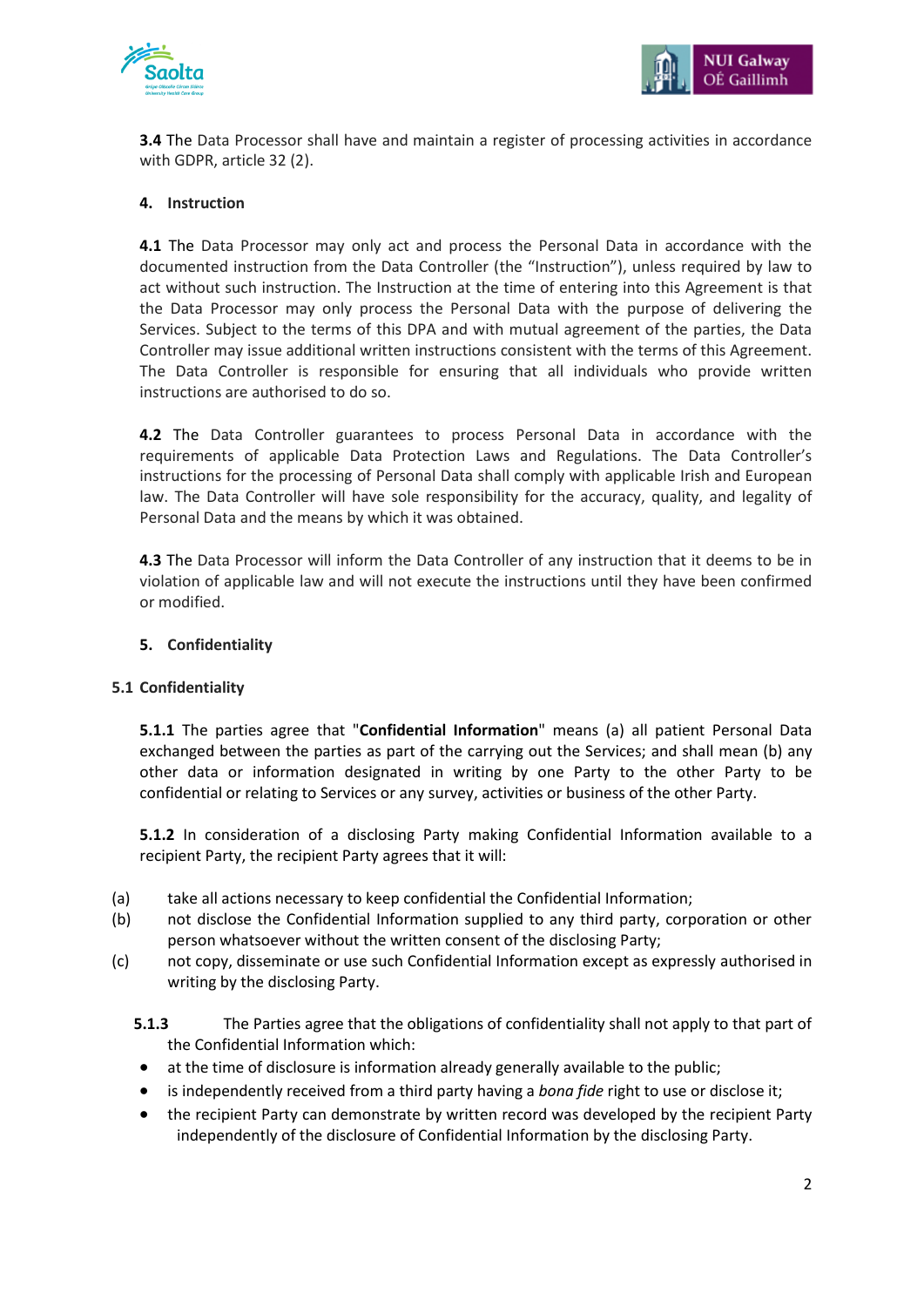

**5.1.4** If either Party is required to disclose all or part of the Confidential Information by any law, governmental or regulatory authority, supervisory body or authority of competent jurisdiction to whose rules a Party is subject, it will be entitled to do so, provided in each case that a Party shall immediately consult with the other Party in advance as to the form, content and timing of the disclosure and shall take all reasonable action to limit such disclosure.

**5.1.5** The Data Processor's employees shall be subject to an obligation of confidentiality that ensures that the employees shall treat all the Personal Data under this Agreement with strict confidentiality.

**5.1.6** Personal Data will only be made available to personnel that require access to such Personal Data for the delivery of the Services and this Agreement.

**5.1.7** The Data Processor shall also ensure that employees processing the Personal Data only process the Personal Data in accordance with the Instructions of the Data Controller.

**5.1.8** The Data Processor shall not retain any copy of Data Controller Personal Data whatsoever following completion of the term of the Services.

# **5.2 Security**

**5.2.1** The Data Processor shall implement and keep in place the appropriate technical and organizational measures as set out in this Agreement and in the applicable law, including in accordance with GDPR, Article 32. The Data Processor may update or modify the security measures from time-to-time provided that such updates and modifications do not result in the degradation of the overall security and meet the requirements of Article 32 of GDPR.

**5.3** The Data Processor shall provide documentation for the Data Processor's security measures if requested by the Data Controller in writing.

**5.4** Data protection impact assessments and prior consultation

**5.4.1** If the Data Processor's assistance is necessary and relevant, the Data Processor shall assist the Data Controller in preparing data protection impact assessments in accordance with GDPR, article 35, along with any prior consultation in accordance with GDPR, article 36.

# **5.5** Rights of the data subjects

**5.5.1** If the Data Controller receives a request from a data subject for the exercise of the data subject's rights under the Applicable Law and the correct and legitimate reply to such a request necessitates the Data Processor's assistance, the Data Processor shall assist the Data Controller by providing the necessary information and documentation. The Data Processor shall be given reasonable time to assist the Data Controller with such requests in accordance with the Applicable Law.

**5.5.2** If the Data Processor receives a request from a data subject for the exercise of the data subject's rights under the Applicable Law and such request is related to the Personal Data of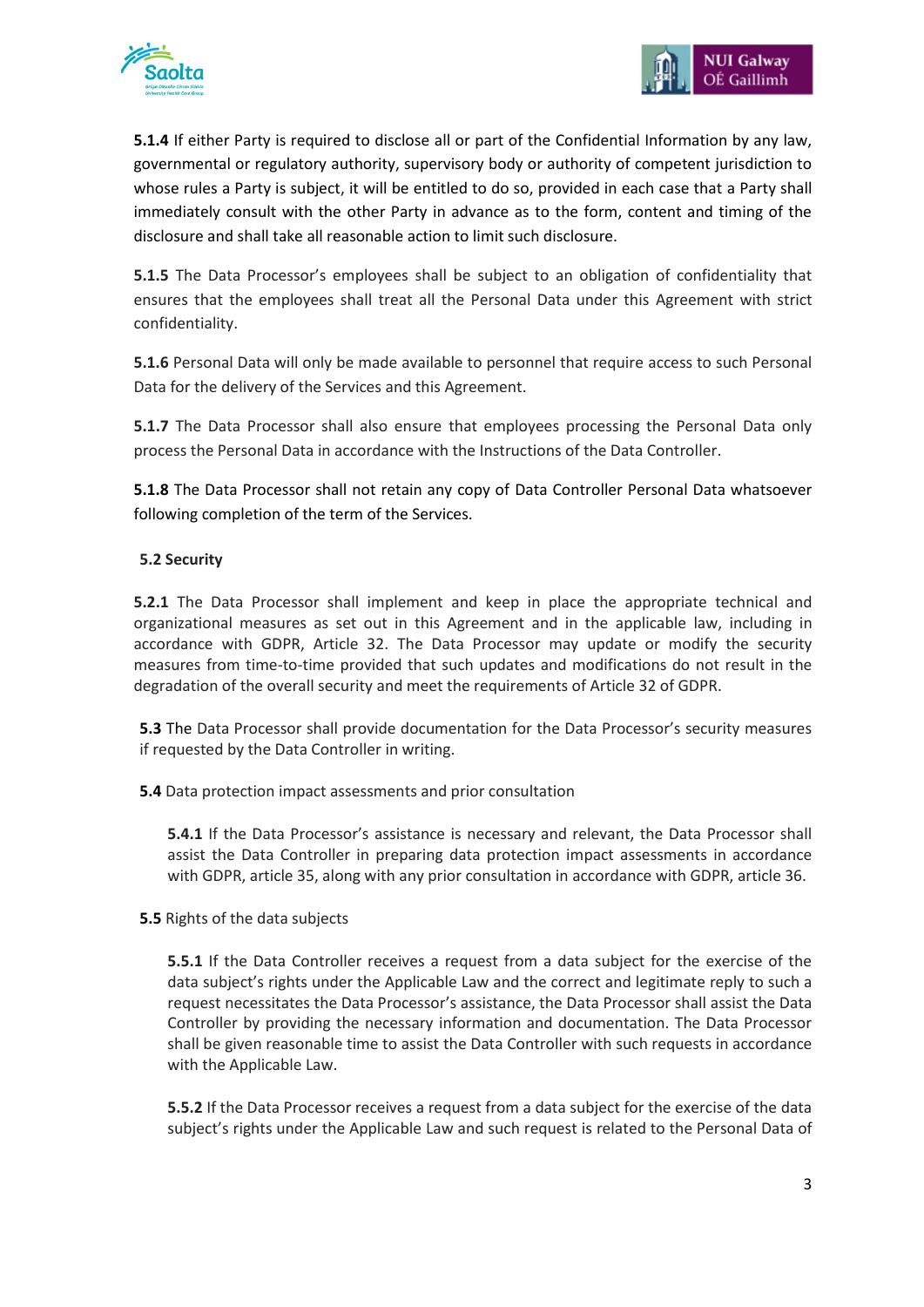

the Data Controller, the Data Processor must immediately forward the request to the Data Controller and must refrain from responding to the person directly.

### **5.6** Personal Data Breaches

**5.6.1** The Data Processor shall give immediate notice to the Data Controller if a breach occurs, that can lead to the accidental or unlawful destruction, loss, alteration, unauthorized disclosure of or access to, personal data transmitted, stored or otherwise processed re the Personal Data processed on behalf of the Data Controller (a "Personal Data Breach").

**5.6.2** The Data Processor shall make reasonable efforts to identify the cause of such a breach and take those steps as they deem necessary to establish the cause, and to prevent such a breach from reoccurring.

## **5.7** Documentation of compliance and Audit Rights

**5.7.1** Upon request by a Data Controller, the Data Processor shall make available to the Data Controller all relevant information necessary to demonstrate compliance with this DPA, and shall allow for and reasonably cooperate with audits, including inspections by the Data Controller or an auditor mandated by the Data Controller. The Data Controller shall give notice of any audit or document inspection to be conducted and shall make reasonable endeavours to avoid causing damage or disruption to the Data Processors premises, equipment and business in the course of such an audit or inspection. Any audit or document inspection shall be carried out with reasonable prior written notice of no less than 30 days, and shall not be conducted more than once a year.

5.7.2 The Data Controller may be requested to sign a non-disclosure agreement reasonably acceptable to the Data Processor before being furnished with the above.

### **6. Sub-Processors**

6.1 The Data Processor can only engage third-parties to process the Personal Data ("Sub-Processors") with receipt of written, specific authorization from the Data Controller.

6.2 The Data Processor shall (if authorised) complete a written sub-processor agreement with any Sub-Processors. Such an agreement shall at minimum provide the same data protection obligations as the ones applicable to the Data Processor, including the obligations under this Agreement. The Data Processor shall on an ongoing basis monitor and control its Sub- Processors' compliance with the Applicable Law. Documentation of such monitoring and control shall be provided to the Data Controller if so requested in writing.

6.3 The Data Processor is accountable to the Data Controller for any Sub-Processor in the same way as for its own actions and omissions.

### **7. Duration**

7.1 This Agreement shall remain in force unless it is terminated in writing on 60 days' notice to the other party however the obligations with regard to confidentiality will survive for a period of 4 years post any termination.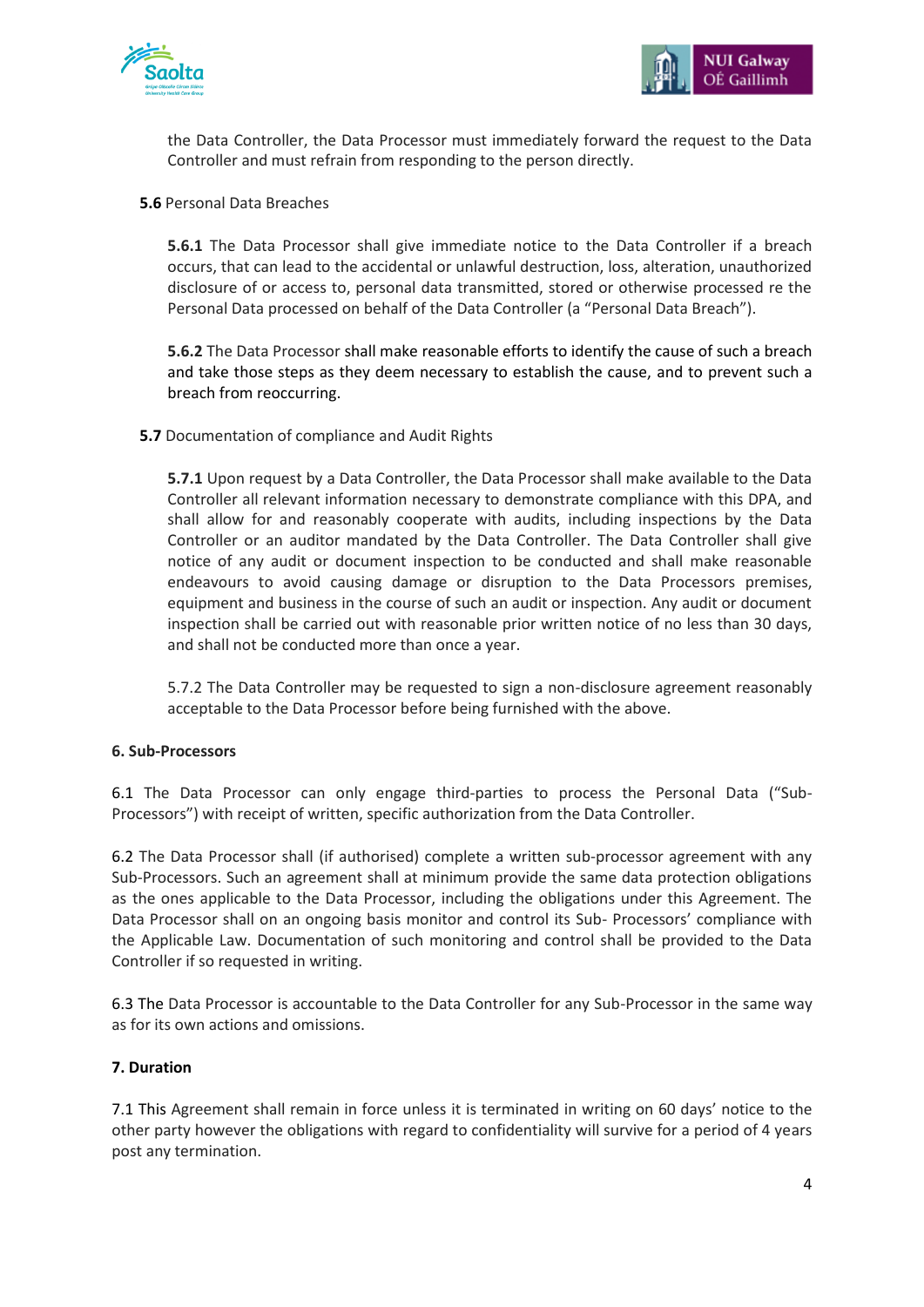



### **8. Data Protection Officer**

8.1 The Data Processor contact for this agreement is: Peter Feeney, DPO, NUI Galway

8.2 The Data Controller contact for this Agreement is: Liam Quirke, DDPO, HSE West.

### **9. Termination**

9.1 Following expiration or termination of the Agreement, the Data Processor will delete or return to the Data Controller all Personal Data in its possession as provided in the Agreement except to the extent the Data Processor is required by Applicable law to retain some or all of the Personal Data (in which case the Data Processor will archive the data and implement reasonable measures to prevent the Personal Data from any further processing). The terms of this DPA will continue to apply to such Personal Data.

\_\_\_\_\_\_\_\_\_\_\_\_\_\_\_\_\_\_\_\_\_\_\_\_\_\_\_\_\_\_\_\_\_\_\_\_\_\_\_\_\_\_\_\_\_\_\_\_\_\_\_\_\_\_\_\_\_\_\_\_\_\_\_\_\_\_\_\_\_\_\_\_\_\_\_

\_\_\_\_\_\_\_\_\_\_\_\_\_\_\_\_\_\_\_\_\_\_\_\_\_\_\_\_\_\_\_\_\_\_\_\_\_\_ \_\_\_\_\_\_\_\_\_\_\_\_\_\_\_\_

#### **Agreement**

We agree to the terms of this Agreement

Aug Vein

\_\_ \_\_\_\_\_\_\_\_\_\_\_\_\_\_\_ \_\_\_\_\_\_\_\_\_\_\_\_30.07.2020\_\_\_\_\_\_

(On behalf of HSE) Date **Professor Michael Kerin, Director Saolta Cancer Managed & Clinical Academic Network**

30.07.2020

(On behalf NUIG) Date **Professor Tim O'Brien, Dean of School of Medicine, NUI Galway**